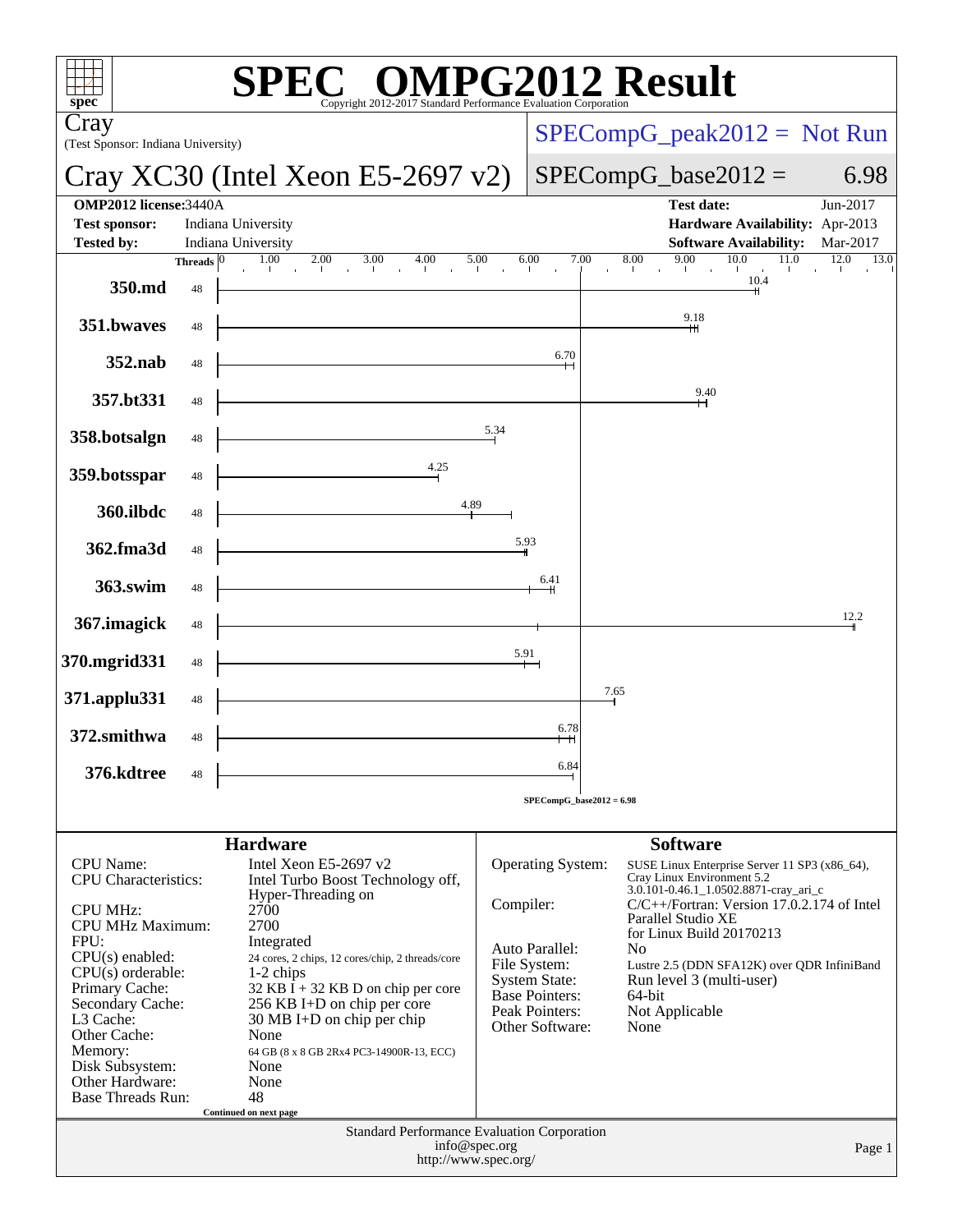

# **[SPEC OMPG2012 Result](http://www.spec.org/auto/omp2012/Docs/result-fields.html#SPECOMPG2012Result)**

Cray

(Test Sponsor: Indiana University)

### Cray XC30 (Intel Xeon E5-2697 v2)

#### **[OMP2012 license:](http://www.spec.org/auto/omp2012/Docs/result-fields.html#OMP2012license)**3440A **[Test date:](http://www.spec.org/auto/omp2012/Docs/result-fields.html#Testdate)** Jun-2017

**[Test sponsor:](http://www.spec.org/auto/omp2012/Docs/result-fields.html#Testsponsor)** Indiana University **[Hardware Availability:](http://www.spec.org/auto/omp2012/Docs/result-fields.html#HardwareAvailability)** Apr-2013

 $SPECompG_peak2012 = Not Run$  $SPECompG_peak2012 = Not Run$ 

#### $SPECompG_base2012 = 6.98$  $SPECompG_base2012 = 6.98$

**[Tested by:](http://www.spec.org/auto/omp2012/Docs/result-fields.html#Testedby)** Indiana University **[Software Availability:](http://www.spec.org/auto/omp2012/Docs/result-fields.html#SoftwareAvailability)** Mar-2017

[Minimum Peak Threads:](http://www.spec.org/auto/omp2012/Docs/result-fields.html#MinimumPeakThreads) [Maximum Peak Threads:](http://www.spec.org/auto/omp2012/Docs/result-fields.html#MaximumPeakThreads)

**[Results Table](http://www.spec.org/auto/omp2012/Docs/result-fields.html#ResultsTable)**

|                  | <b>Base</b> |                 |       |                |       |         |       | <b>Peak</b> |                        |              |                                                                                                          |              |                |              |
|------------------|-------------|-----------------|-------|----------------|-------|---------|-------|-------------|------------------------|--------------|----------------------------------------------------------------------------------------------------------|--------------|----------------|--------------|
| <b>Benchmark</b> |             | Threads Seconds | Ratio | <b>Seconds</b> | Ratio | Seconds | Ratio |             | <b>Threads Seconds</b> | <b>Ratio</b> | <b>Seconds</b>                                                                                           | <b>Ratio</b> | <b>Seconds</b> | <b>Ratio</b> |
| 350.md           | 48          | 445             | 10.4  | 445            | 10.4  | 447     | 10.4  |             |                        |              |                                                                                                          |              |                |              |
| 351.bwayes       | 48          | 490             | 9.25  | 493            | 9.18  | 498     | 9.10  |             |                        |              |                                                                                                          |              |                |              |
| $352$ .nab       | 48          | 581             | 6.70  | 581            | 6.70  | 567     | 6.86  |             |                        |              |                                                                                                          |              |                |              |
| 357.bt331        | 48          | 504             | 9.41  | 504            | 9.40  | 512     | 9.26  |             |                        |              |                                                                                                          |              |                |              |
| 358.botsalgn     | 48          | 814             | 5.34  | 814            | 5.34  | 814     | 5.34  |             |                        |              |                                                                                                          |              |                |              |
| 359.botsspar     | 48          | 1238            | 4.24  | 1235           | 4.25  | 1236    | 4.25  |             |                        |              |                                                                                                          |              |                |              |
| $360$ .ilbdc     | 48          | 730             | 4.88  | 630            | 5.65  | 728     | 4.89  |             |                        |              |                                                                                                          |              |                |              |
| 362.fma3d        | 48          | 644             | 5.90  | 640            | 5.93  | 638     | 5.95  |             |                        |              |                                                                                                          |              |                |              |
| $363$ .swim      | 48          | 756             | 6.00  | 707            | 6.41  | 699     | 6.48  |             |                        |              |                                                                                                          |              |                |              |
| 367.imagick      | 48          | 1141            | 6.16  | 575            | 12.2  | 573     | 12.3  |             |                        |              |                                                                                                          |              |                |              |
| 370.mgrid331     | 48          | 714             | 6.19  | 748            | 5.91  | 748     | 5.91  |             |                        |              |                                                                                                          |              |                |              |
| 371.applu331     | 48          | 792             | 7.65  | 794            | 7.64  | 792     | 7.65  |             |                        |              |                                                                                                          |              |                |              |
| 372.smithwa      | 48          | 816             | 6.57  | 779            | 6.88  | 790     | 6.78  |             |                        |              |                                                                                                          |              |                |              |
| 376.kdtree       | 48          | 658             | 6.84  | 658            | 6.84  | 659     | 6.83  |             |                        |              |                                                                                                          |              |                |              |
|                  |             |                 |       |                |       |         |       |             |                        |              | Results appear in the order in which they were run. Bold underlined text indicates a median measurement. |              |                |              |

#### **[Platform Notes](http://www.spec.org/auto/omp2012/Docs/result-fields.html#PlatformNotes)**

 Sysinfo program /N/dc2/projects/hpc/lijunj/spec/omp2012-1.1-run/bigred2plus/Docs/sysinfo Revision 563 of 2016-06-10 (097295389cf6073d8c3b03fa376740a5) running on nid00536 Sun Jun 18 07:38:40 2017

 This section contains SUT (System Under Test) info as seen by some common utilities. To remove or add to this section, see: <http://www.spec.org/omp2012/Docs/config.html#sysinfo>

 From /proc/cpuinfo model name : Intel(R) Xeon(R) CPU E5-2697 v2 @ 2.70GHz 2 "physical id"s (chips) 48 "processors" cores, siblings (Caution: counting these is hw and system dependent. The following excerpts from /proc/cpuinfo might not be reliable. Use with caution.) cpu cores : 12 siblings : 24 physical 0: cores 0 1 2 3 4 5 8 9 10 11 12 13 physical 1: cores 0 1 2 3 4 5 8 9 10 11 12 13 cache size : 30720 KB

Continued on next page

Standard Performance Evaluation Corporation [info@spec.org](mailto:info@spec.org) <http://www.spec.org/>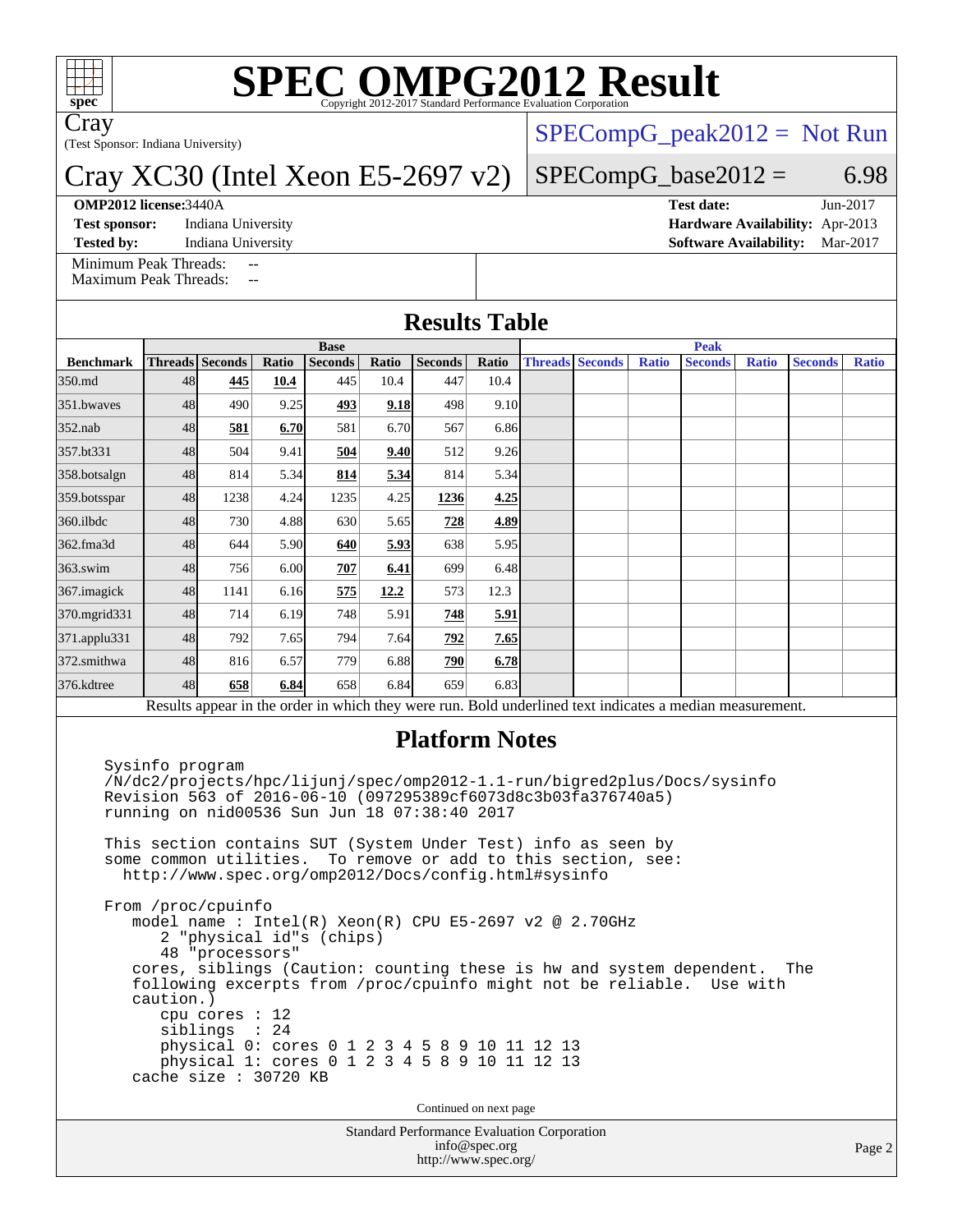

## **[SPEC OMPG2012 Result](http://www.spec.org/auto/omp2012/Docs/result-fields.html#SPECOMPG2012Result)**

(Test Sponsor: Indiana University) Cray

 $SPECompG_peak2012 = Not Run$  $SPECompG_peak2012 = Not Run$ 

Cray XC30 (Intel Xeon E5-2697 v2)

 $SPECompG_base2012 = 6.98$  $SPECompG_base2012 = 6.98$ 

**[Test sponsor:](http://www.spec.org/auto/omp2012/Docs/result-fields.html#Testsponsor)** Indiana University **[Hardware Availability:](http://www.spec.org/auto/omp2012/Docs/result-fields.html#HardwareAvailability)** Apr-2013

**[OMP2012 license:](http://www.spec.org/auto/omp2012/Docs/result-fields.html#OMP2012license)**3440A **[Test date:](http://www.spec.org/auto/omp2012/Docs/result-fields.html#Testdate)** Jun-2017 **[Tested by:](http://www.spec.org/auto/omp2012/Docs/result-fields.html#Testedby)** Indiana University **[Software Availability:](http://www.spec.org/auto/omp2012/Docs/result-fields.html#SoftwareAvailability)** Mar-2017

#### **[Platform Notes \(Continued\)](http://www.spec.org/auto/omp2012/Docs/result-fields.html#PlatformNotes)**

From /proc/meminfo<br>MemTotal: 66072376 kB HugePages\_Total: 0<br>Hugepagesize: 2048 kB Hugepagesize: /usr/bin/lsb\_release -d SUSE Linux Enterprise Server 11 (x86\_64) From /etc/\*release\* /etc/\*version\* SuSE-release: SUSE Linux Enterprise Server 11 (x86\_64) VERSION = 11 PATCHLEVEL = 3 uname -a: Linux nid00536 3.0.101-0.46.1\_1.0502.8871-cray\_ari\_c #1 SMP Sat Oct 22 15:27:12 UTC 2016 x86\_64 x86\_64 x86\_64 GNU/Linux SPEC is set to: /N/dc2/projects/hpc/lijunj/spec/omp2012-1.1-run/bigred2plus Filesystem Type Size Used Avail Use% Mounted on<br>10.10.0.171@o2ib:/dc2 lustre 5.3P 5.0P 190T 97% /N/dc2 10.10.0.171@o2ib:/dc2 lustre 5.3P Cannot run dmidecode; consider saying 'chmod +s /usr/sbin/dmidecode' (End of data from sysinfo program)

### **[General Notes](http://www.spec.org/auto/omp2012/Docs/result-fields.html#GeneralNotes)**

Environment Variables: KMP\_STACKSIZE=1G ulimit -s unlimited

## **[Base Compiler Invocation](http://www.spec.org/auto/omp2012/Docs/result-fields.html#BaseCompilerInvocation)**

[C benchmarks](http://www.spec.org/auto/omp2012/Docs/result-fields.html#Cbenchmarks): [icc](http://www.spec.org/omp2012/results/res2017q3/omp2012-20170728-00114.flags.html#user_CCbase_intel_icc_a87c68a857bc5ec5362391a49d3a37a6)

[C++ benchmarks:](http://www.spec.org/auto/omp2012/Docs/result-fields.html#CXXbenchmarks) [icpc](http://www.spec.org/omp2012/results/res2017q3/omp2012-20170728-00114.flags.html#user_CXXbase_intel_icpc_2d899f8d163502b12eb4a60069f80c1c)

[Fortran benchmarks](http://www.spec.org/auto/omp2012/Docs/result-fields.html#Fortranbenchmarks): [ifort](http://www.spec.org/omp2012/results/res2017q3/omp2012-20170728-00114.flags.html#user_FCbase_intel_ifort_8a5e5e06b19a251bdeaf8fdab5d62f20)